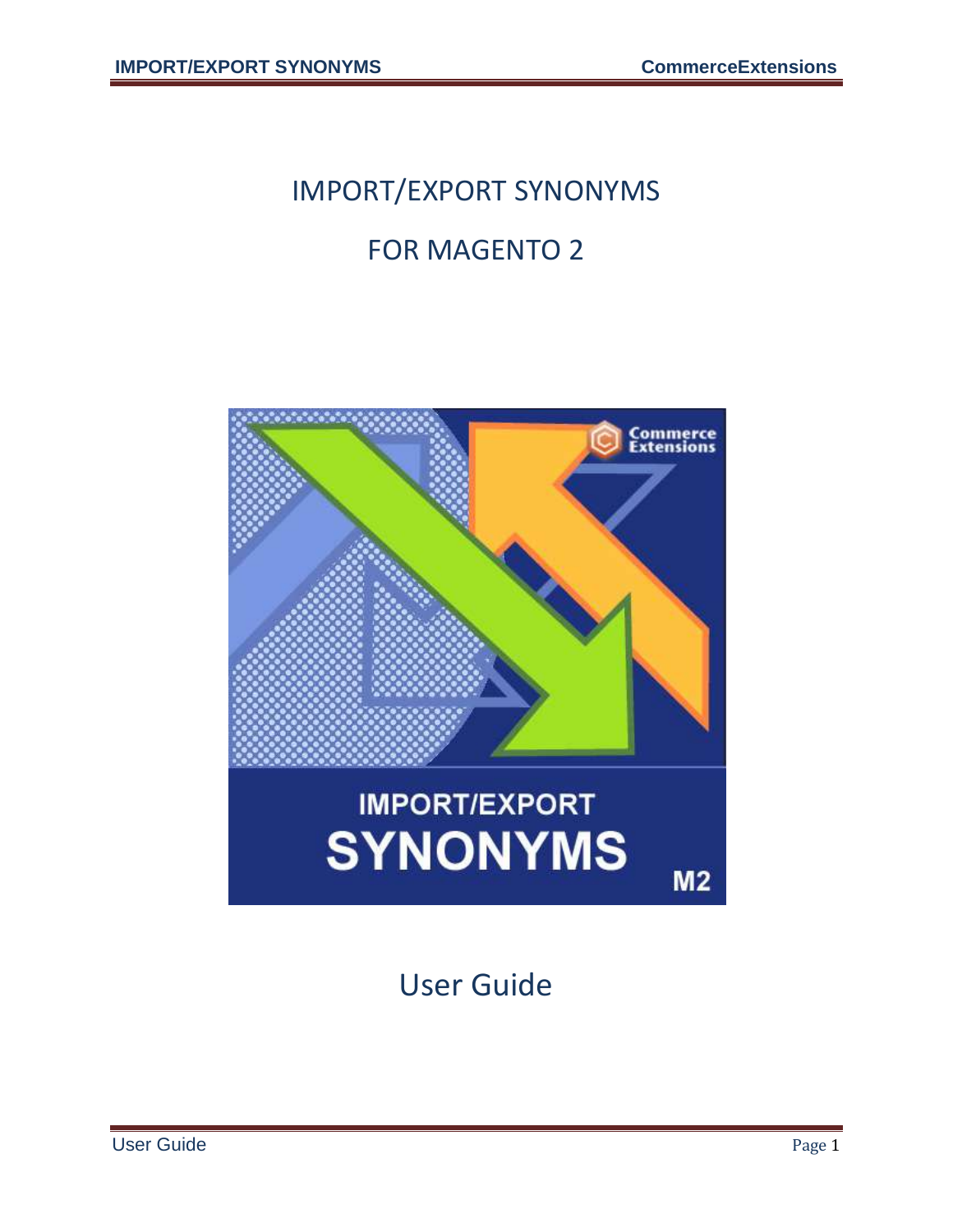#### Important Notice

CommerceExtensions reserves the right to make corrections, modifications, enhancements, improvements, and other changes to its products and services at any time and to discontinue any product or service without notice.

Customers should obtain the latest relevant information before placing orders and should verify that such information is current and complete. All products are sold subject to CommerceExtensions terms and conditions of sale supplied at the time of order acknowledgment.

CommerceExtensions warrants performance of its products to the specifications applicable at the time of sale in accordance with CommerceExtensions standard warranty. Testing and other quality control techniques are used to the extent CommerceExtensions deems necessary to support this warranty. Except where mandated by government requirements, testing of all parameters of each product is not necessarily performed.

CommerceExtensions assumes no liability for applications assistance or customer product design. Customers are responsible for their products and applications using CommerceExtensions components. To minimize the risks associated with customer products and applications, customers should provide adequate design and operating safeguards.

CommerceExtensions does not warrant or represent that any license, either express or implied, is granted under any CommerceExtensions patent right, copyright, mask work right, or other CommerceExtensions intellectual property rights relating to any combination, machine, or process in which CommerceExtensions products or services are used. Information published by CommerceExtensions regarding third-party products or services does not constitute a license from CommerceExtensions to use such products or services or a warranty or endorsement thereof. Use of such information may require a license from a third party under the patents or other intellectual property of the third party, or a license from CommerceExtensions under the patents or other intellectual property of CommerceExtensions.

Resale of CommerceExtensions products or services with statements different from or beyond the parameters stated by CommerceExtensions for that product or service voids all express and any implied warranties for the associated CommerceExtensions product or service and is an unfair and deceptive business practice. CommerceExtensions is not responsible or liable for any such statements.

All company and brand products and service names are trademarks or registered trademarks of their respective holders.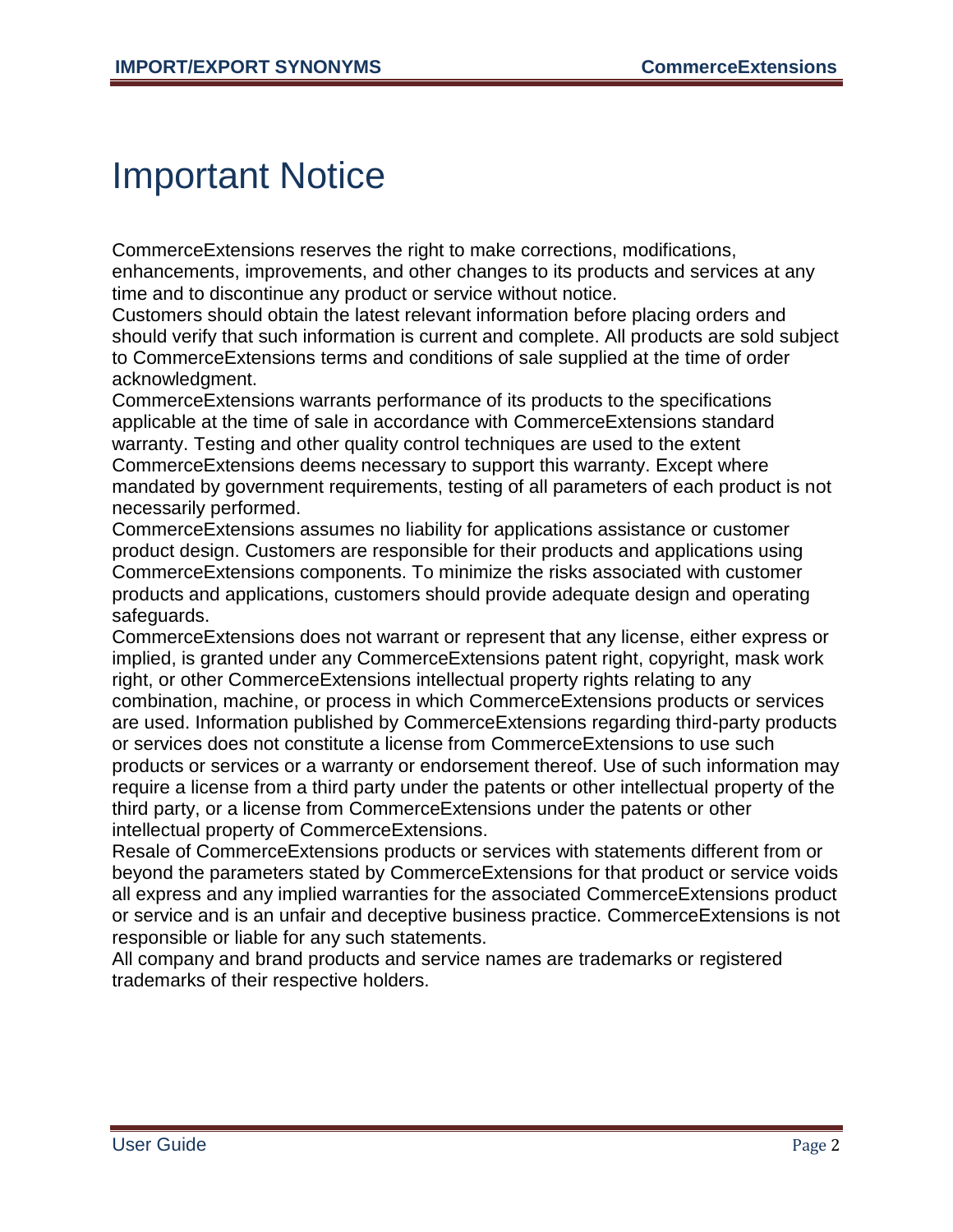## Table of Contents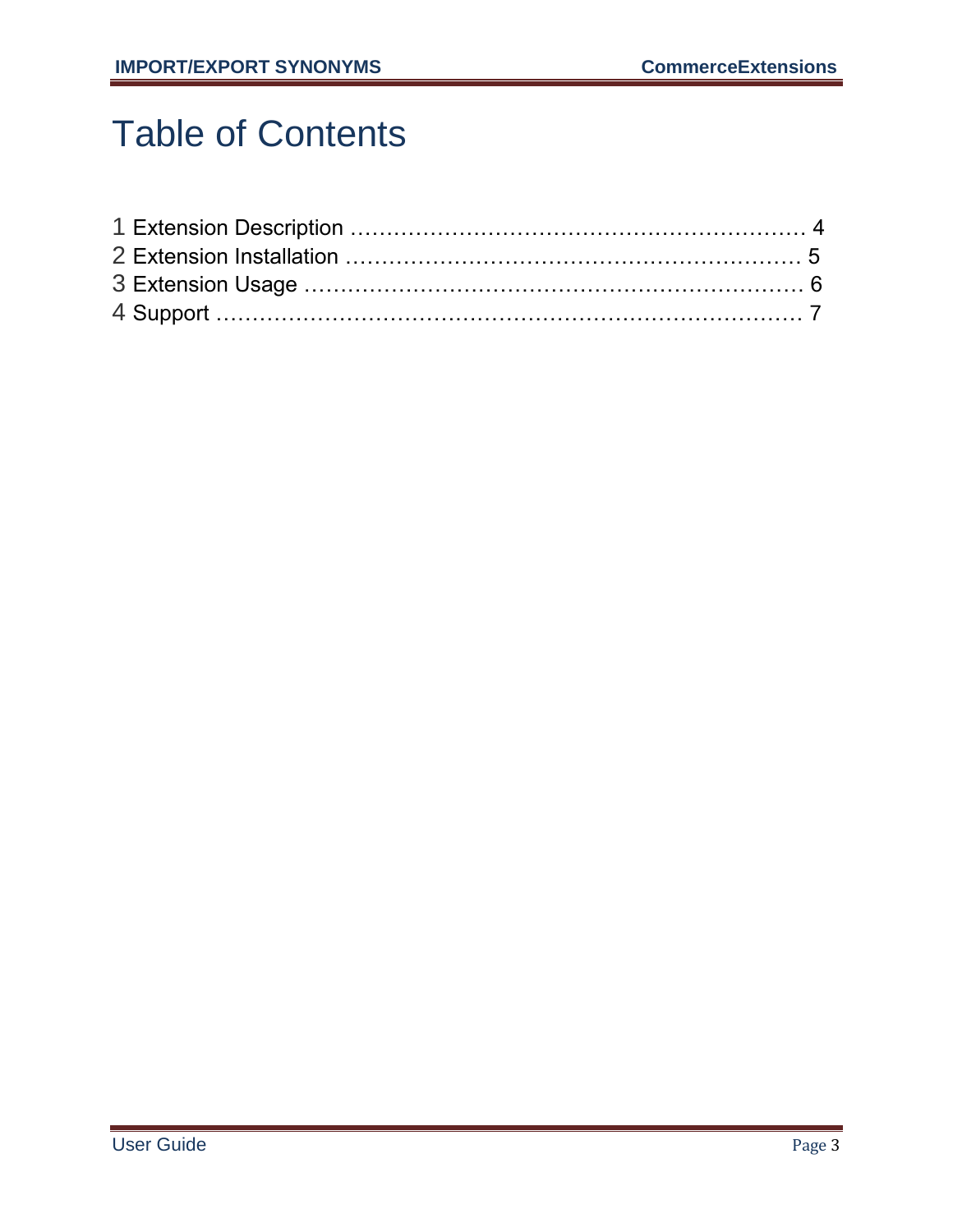### Extension Overview

This extension for Magneto 2 allows you to import and export your Magento synonyms in bulk via csv format. It will import new synonyms as well as update existing synonyms and you can even bulk delete synonyms with this extension.

For example you could use this extension to transfer existing synonyms from either a Magento 1 installation or a 3rd party data source and import them directly into your new Magento 2 installation. It could also be used to update and maintain existing synonyms data and can be very useful for medium to large sites that could have thousands of synonyms. The ability to bulk edit this amount of data in a spreadsheet is the fastest way to manage the data.

All documentation for install and user instructions as well as sample csv's are included. Feel free to email me directly at scottbolasevich@gmail.com with any questions

Extension Features:

- Import/Export Synonyms

- Supports All synonyms values (group\_id , synonyms , store id , website id )

- Can update existing Synonyms and related values.
- Can Bulk Delete existing Synonyms
- Comes with a User Manual / Install Instructions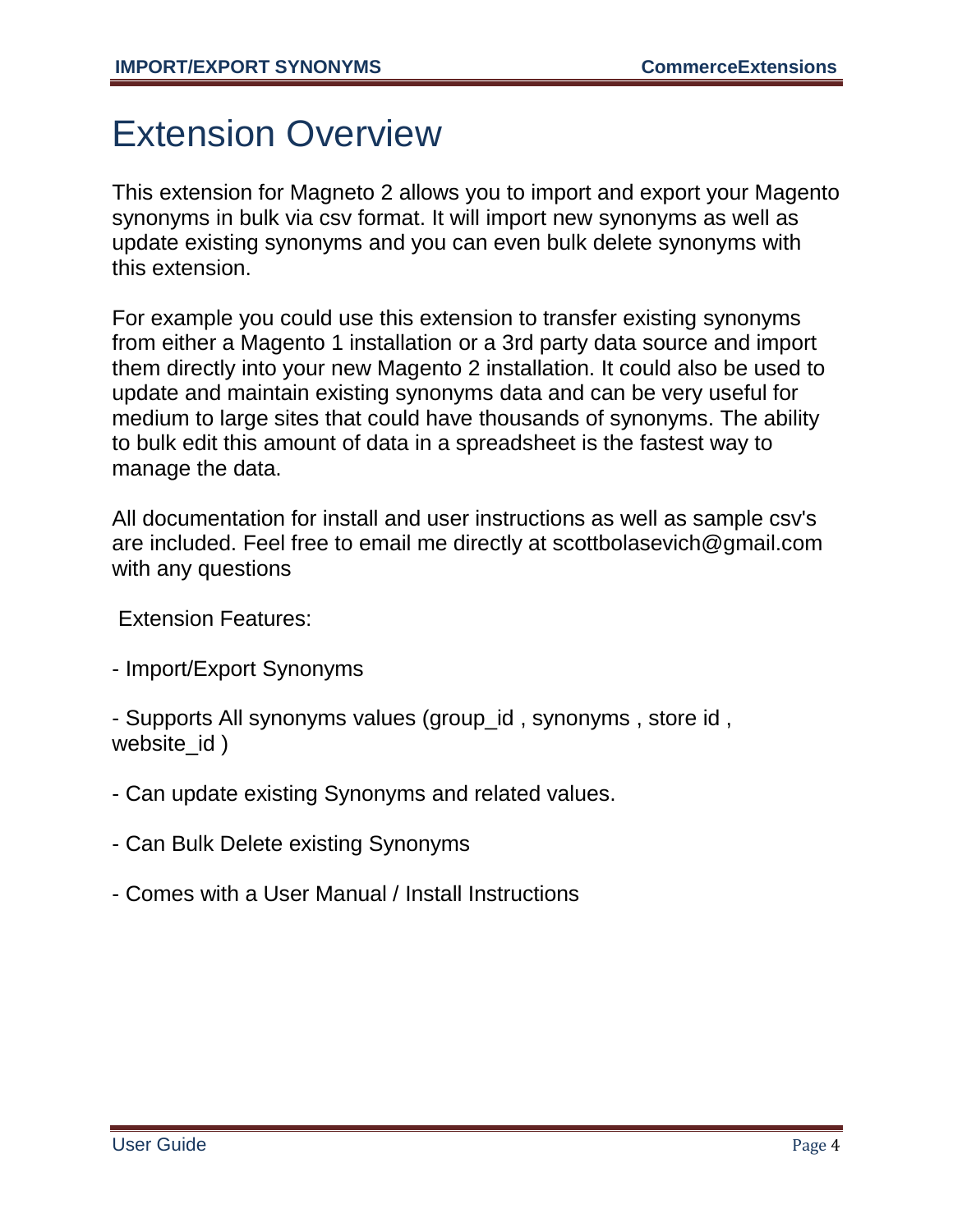#### Extension Installation

- 1. Log out from Magento Admin panel if you are logged in
- 2. Unpack the contents of the 'extension' folder from the package file purchased from CommerceExtensions to your Magento root folder
- 3. SSH into your magento server and Clear cache using command

php -f bin/magento cache:flush

4. After uncompressing the Synonyms import/export package, you should have one folder: app

Upload everything in the app/\* folder to your app/\* folder.

5. SSH into your magento server and run command via ssh in root of magento install to install module

php -f bin/magento setup:upgrade

and

php -d memory\_limit=1024M -f bin/magento setup:di:compile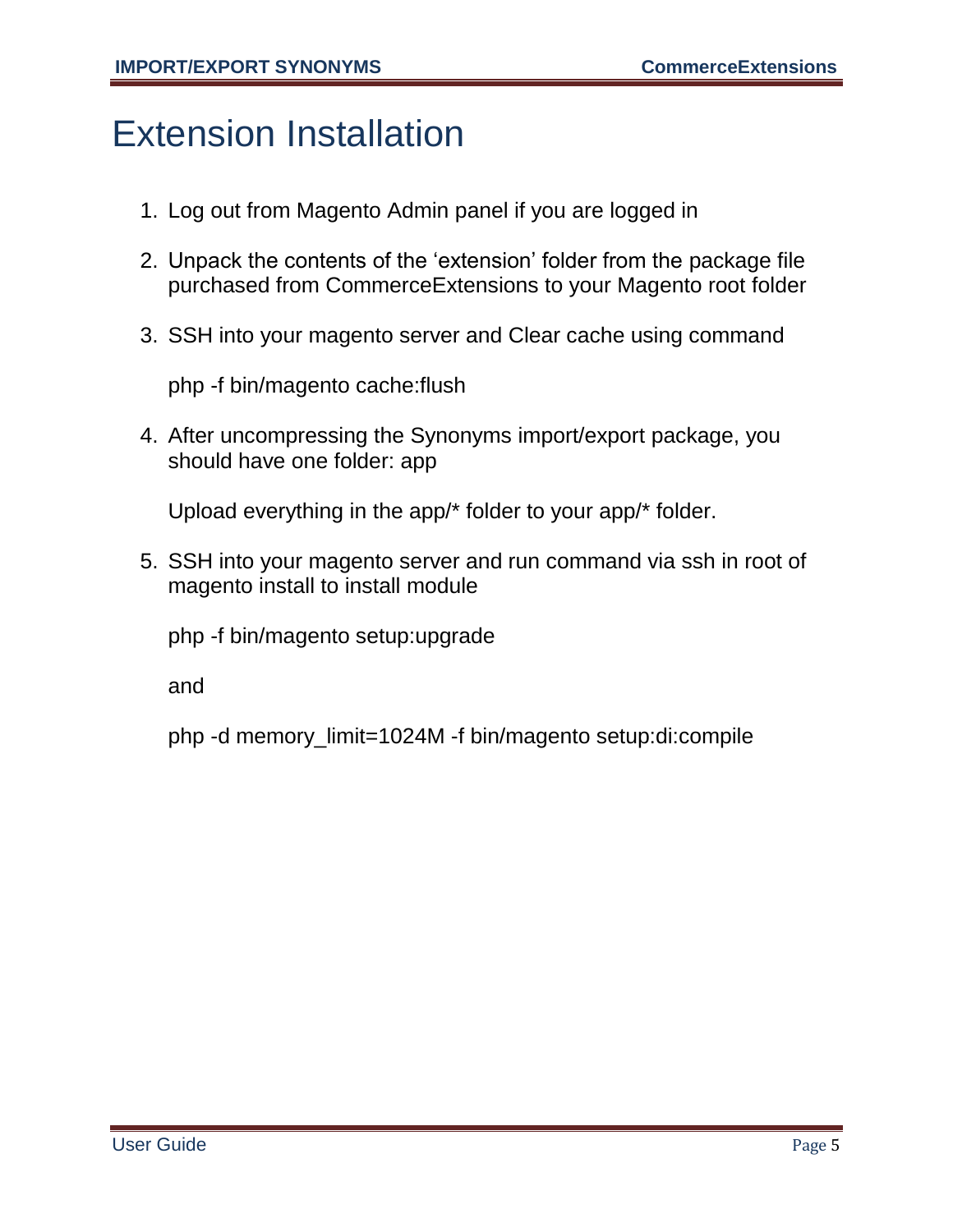#### Extension Usage

- 1. **DO NOT** Edit the CSV in excel it strips format and breaks import. I recommend using openoffice.org calc and saving in utf-8 format.
- 2. Overall the extension is very straight forward. You can find in magento admin under

system -> import/export Synonyms

and you can run the export to get a sample csv of synonyms already in your site and then you upload via the browse button and click the import synonyms button and it will import it into the system.

- 3. Delete Synonymson Match If this is set to yes and during import the group id matches then it will delete it.. If this is set to no it will either update the data if a match or create a new synonyms.
- 4. NOTE the following columns and related values

**group**  $id =$  (optional) this is the internal id / number for magento for the synonym.. if left blank will auto calculate

**synonyms = (**REQUIRED) this is the "synonym"

**store\_id =** (REQUIRED) this is the store\_id for which the synonym belongs too

**website\_id =** (REQUIRED) this is the website\_id for which the synonym belongs too